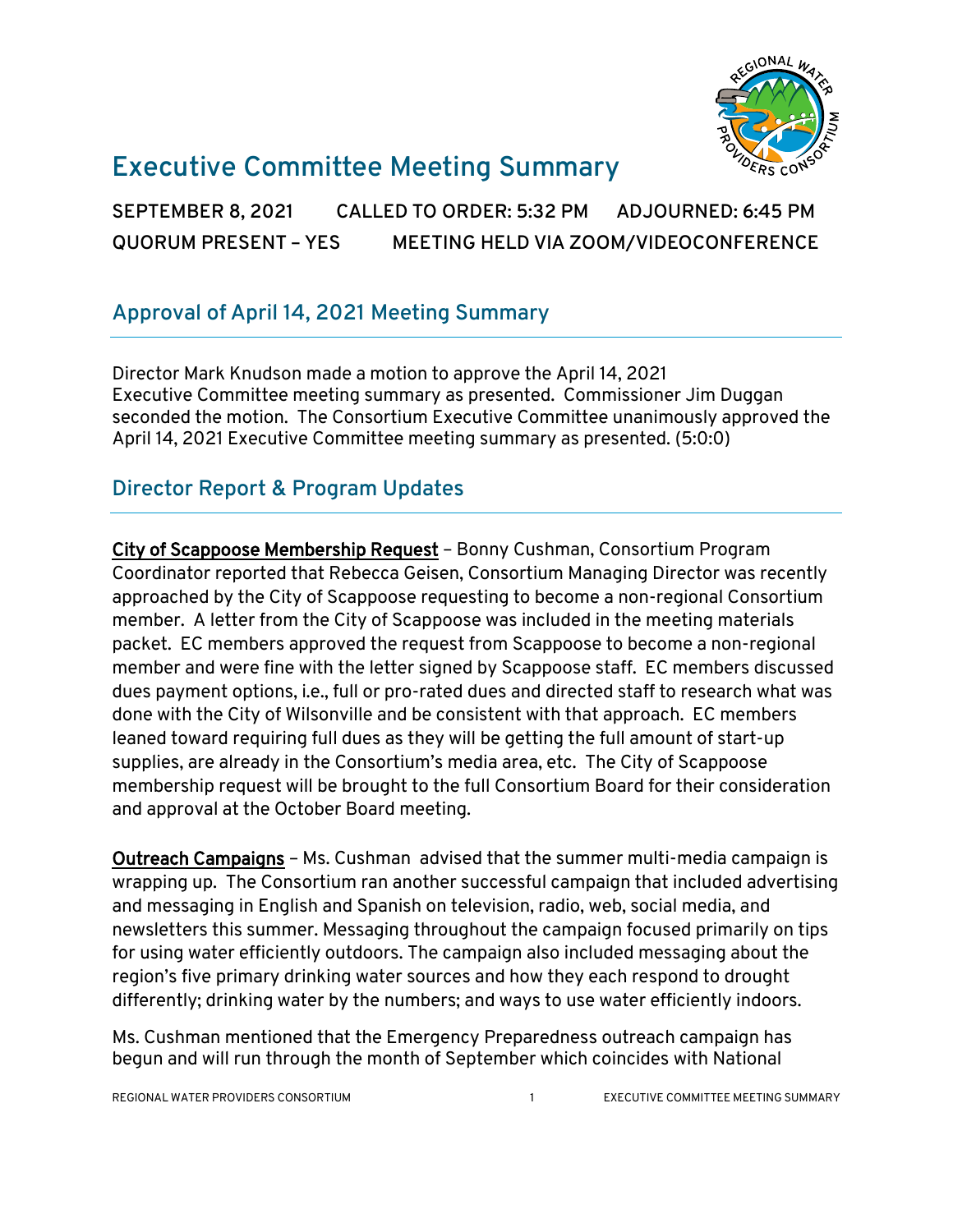Preparedness month. The campaign includes messaging in English and Spanish on television, web, social media, TriMet bus ads, and newsletters. Messages primarily focus on having an emergency stash of water; how to store water in small spaces; and where to find emergency water at home.

How-To Videos – Ms. Cushman noted that the Consortium is in the process of going out to bid for a videographer for the how-to video project. The Consortium received \$110,000 in UASI grant funds to take the Consortium's three emergency preparedness how-to videos and recreate them in 10 different languages. The goal is to release these new videos in fall of 2022. The Consortium is partnering with Multnomah County and the Regional Disaster Preparedness Organization (RDPO) on this project.

### **Strategic Plan Review**

Ms. Cushman mentioned that September is when the Consortium begins discussing and brainstorming work plan and budget concepts for the next fiscal year. Recommendations are then brought to the Consortium Board at their October meeting for further discussion and refinement to give Consortium staff direction on work plan and budget priorities.

Ms. Cushman noted that there are provisions in the Consortium Strategic Plan to review it to make sure it is still current, relevant, and moving in the right direction. Given the past 18 months of challenges, change and uncertainty, now seemed the opportune time to do a check-in as the Strategic Plan provides the framework for work plan and budget development.

Ms. Cushman gave a brief overview of the Strategic Plan including the mission and values; purpose; major focus areas; strategic initiatives; and work tasks. EC members then participated in a discussion where they were asked to brainstorm how the past 18 months impacted their work/role as an elected official and as a water provider.

#### Chair Bridget Brooks

- Dealing with multiple events pandemic, storms, fires, etc. was challenging; had to increase adaptive management during a super challenging time.
- Adjusting to remote/virtual ways of working, no in-person collaboration difficult.
- Had to learn/steep learning curve/ brought more into focus the need for emergency preparedness, concerns about water capacity/shortages (more nationally than local. She mentioned the Colorado river).
- Impressed/proud as an elected official how well regional agencies worked together during these events with regard to water issues; gave her increased confidence as an elected official that things would be ok.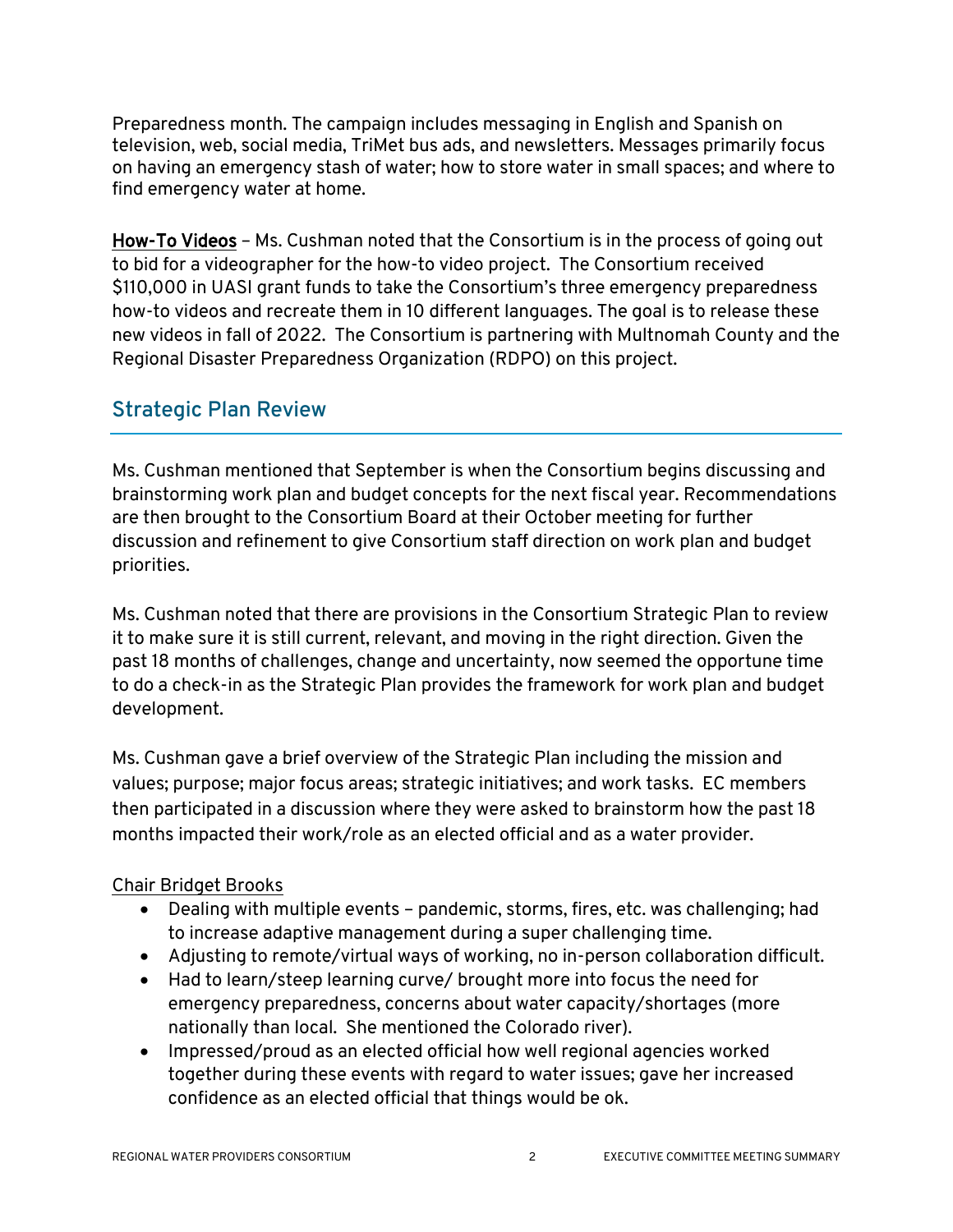#### Director Mark Knudson

- Became more proficient in technology Zoom, Teams, Go to Meetings
- Missing the value of in-person meetings. A lot happens outside of the meeting itself – networking time, etc. Not being able to meet in person has made a difference in effectiveness and personal fulfillment.
- Impressed/grateful/happy with the resilience of the water infrastructure ability to move water around during emergency is nothing short of amazing. Need to look toward the future to determine more "what ifs", continue to look for and improve interties.
- Investments made over the past 20+ years individually and regionally as organizations has been the key and has brought immense value and has virtually gone unnoticed by everybody, i.e., customers. Need to tell this story!
- Concerned about people/work force and their health and well-being they are suffering and being challenged like never before. Concern about future workforce of the industry and the lost opportunities to cultivate and attract well qualified, talented people.

#### Director Tom Lewis

- Missing in person meetings/collaboration. Missing the ability to "read the room", doesn't feel like we always get the full picture in remote meetings. Advocate for meeting in person as soon as it is safely possible to do so.
- Miss the public outreach; getting out into the community.

#### Commissioner Jim Duggan

- Communication must be more intentional and extra effort is needed to connect with people. Was much more difficult to run for elected office during the pandemic.
- Impressed with organization's nimbleness/adaptability during such challenging times.
- Collaboration and established partnerships/relationships is key to reliability and being able to depend on each other. We need each other.
- Impressed with the availability of financial assistance and how entities provided relief assistance to customers by halting collections etc. and still managed to be fiscally sound/responsible.
- Pandemic has shown the value of Consortium collaboration, relationships already built, etc.

#### Mayor Jules Walters

• Partnership engagement was key to the success of dealing with these emergency events, i.e., pandemic, fires, storms.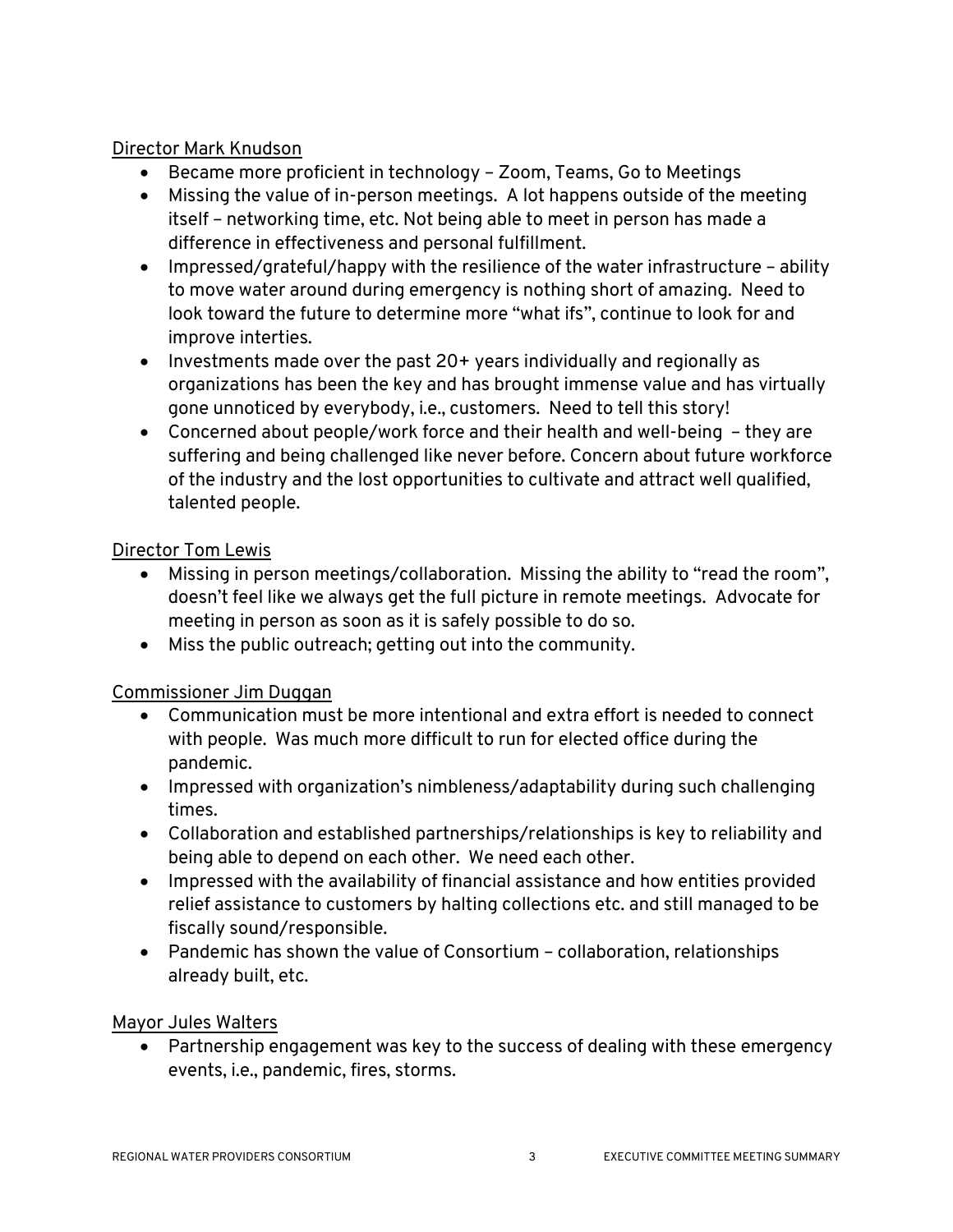• Knowing who to call for help and already having those established relationships was extremely important and was grateful to have.

EC members shared thoughts about how to best engage the Consortium Board in a Strategic Plan discussion that is planned for the October Board meeting. Thoughts/ideas included:

- Communication/meet in smaller groups breakouts work best.
- Break up work into small, manageable pieces
- Don't want to feel like going back through the entire plan and re-inventing what has already been done. SP is a good, solid plan.
- Need to figure out what are a handful (4-5) priorities within the existing framework that we should focus on. Are there things that rise to the surface that we should focus on and move forward with those.
- Would like to hear from the CTC on what they think is important, where they think there may need to be a change of emphasis or needs that have not been met.
- Consortium has done incredible work in the past on intertie planning with workshops, studies, and such. Should go back to that work and look for recommendations that came out of it. Look for nuggets to pursue as a budget activity.
- Need to figure out how to galvanize Board; make sure all Board member's needs are met in understanding work and history of the Consortium and its work; onboarding/learning as a new Board member is a lot.
- Need to create more conversational opportunities for new members, a mix of new and old members.

# **FY 2022-23 Budget and Work Plan Concepts Discussion**

Ms. Cushman noted that it is time to discuss budget and workplan concepts for the 2022-23 fiscal year. The Consortium Board will discuss budget and work plan concepts at their October Board meeting and guidance is needed from the EC to determine what projects and program priorities should be recommended to the Board for their consideration. Ms. Cushman noted that it would also be helpful to know if there are any parameters to be aware of related to the budget development, e.g., dues increase.

Ms. Cushman shared potential new work tasks/priorities identified by Consortium staff with a focus on equity. These new initiatives were shared with and supported by the Consortium Technical Committee (CTC) at their meeting last week and include:

- \$19,385 PSU updated forecast with 2020 Census data (+\$1,679)
- \$20,000 Digital Campaign (\$10,000 increase)
- \$2,000 Translation services (new)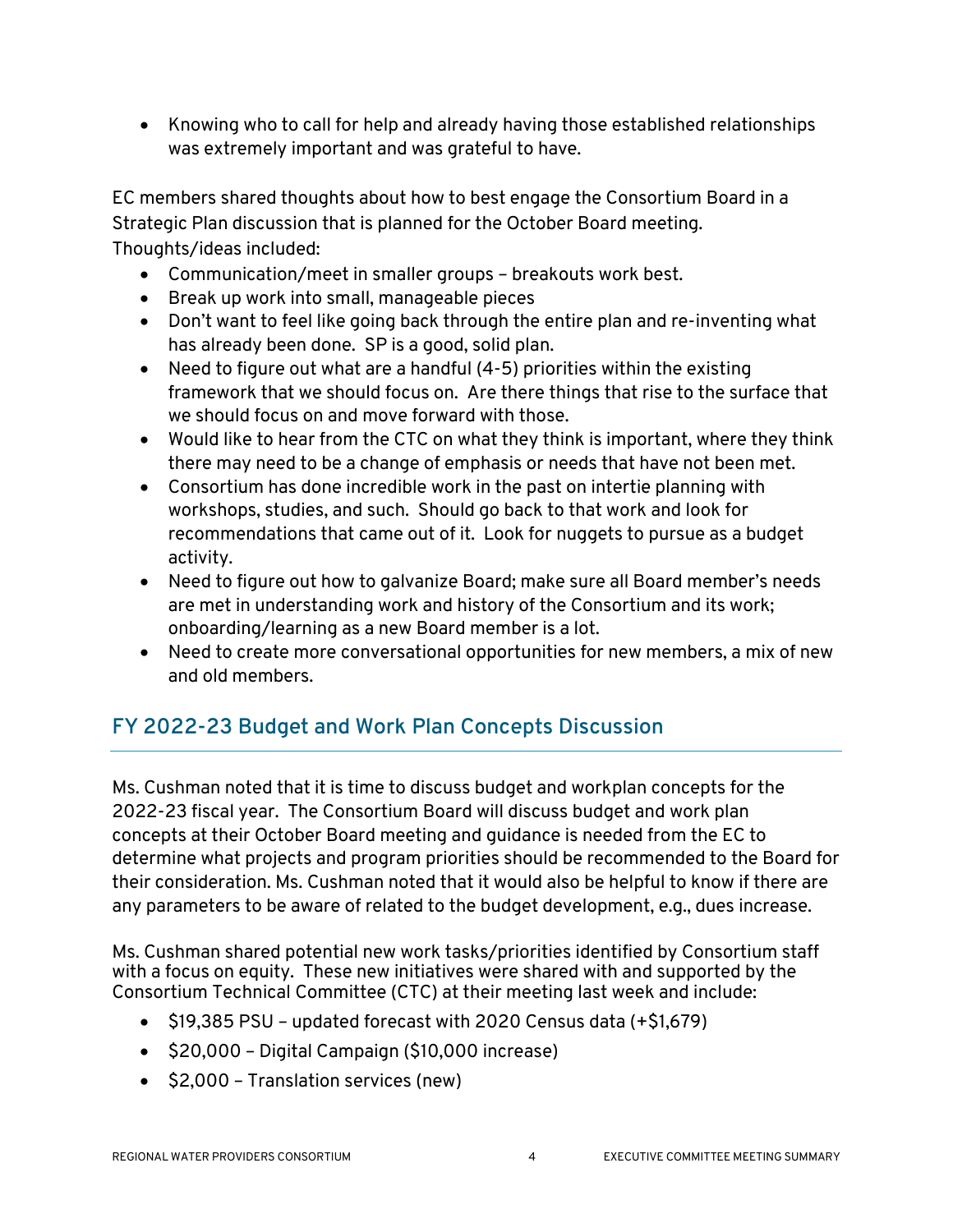• \$15,000 – Drinking Water Advisory Tool: Accessibility review (screen reader compatible) and making available in multiple languages (new)

Ms. Cushman advised that there is an anticipated \$134,000 carryover from FY 2020-21 resulting from furloughs, unspent contingency, the addition of Wilsonville's dues, and savings from reduced travel and other programs due to COVID-19. Ms. Cushman noted that there was also interest from TVWD to revisit the Regional Transmission and Storage Strategy Study (RTSS). This was also mentioned as a priority in the Emergency Preparedness and Resiliency focus area breakout session during the September CTC meeting.

Ms. Cushman noted that with the new initiatives that were outlined and increases for staffing costs for COLA, etc. the dues increase would be approximately 7%. This increase does not include any work on the RTSS. It was noted that it would take time to develop the RTSS scope and cost, so if the Board was interested in pursuing the RTSS, staff and the CTC could look at creating two versions of the budget for Board to consider in February – one with the RTSS update costs and one that does not. It was also mentioned that this could be an area that the CTC could work on and potentially seek out alternate funding sources/grants to supplement any Consortium funding.

EC members discussed the FY 2022-23 budget and workplan concepts and supported the direction and initiatives proposed by staff. There were some concerns expressed over the 7% dues increase and thoughts that maybe 5% might be a better target and more comfortable. It was noted that the Board will want to understand what made up the budget carryover and should be explained. It was mentioned that EC members rely on their staff and CTC recommendations so it would be helpful to know how they prioritized the new initiatives.

# **October Consortium Board Draft Agenda**

Ms. Cushman reviewed the October Consortium Board meeting draft agenda. Agenda items include approval of Board meeting minutes, approval of the City of Scappoose non-regional membership, director and committee reports, a FY 2022-23 budget and workplan concepts discussion, and a Strategic Plan Check-In and discussion. Ms. Cushman advised that Rebecca connected with Chris Wallace-Caldwell from Catalysis LLC and planned to have her help facilitate the Strategic Plan check-in at the Board meeting. (The Consortium contracted with Chris to help with the development of the Consortium Strategic Plan.) The CTC was supportive of Chris facilitating that portion of the meeting. The EC was supportive as well and approved the October agenda as well.